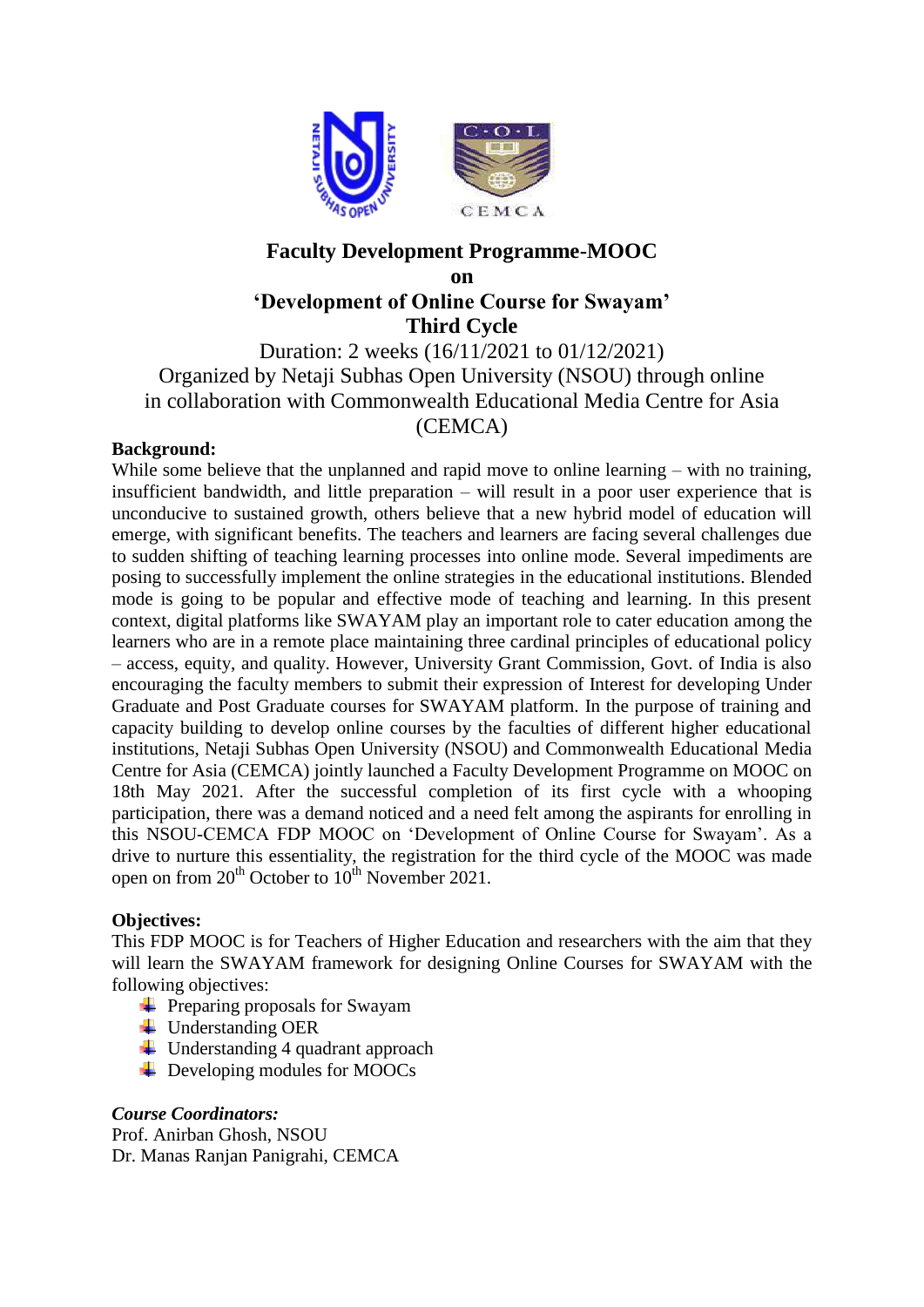#### **Course Instructors and Facilitators**

Prof. Anirban Ghosh, NSOU Dr. Manas Ranjan Panigrahi, CEMCA, Dr. G. Mythili, IGNOU Dr. Jeetendra Pande, UOU Dr. Ashis Awadhiya, IGNOU Dr. Papiya Upadhyay, NSOU

### **Participants:**

Total Candidate registered: 242: Male-163/Female-79

Nature of the participants: Not only faculties from various Higher Educational Institutions (HEIs), but also teachers from different schools and Research Scholars from different HEIs enrolled to this MOOC.

#### **Course Modalities:**

The course was designed, developed, and delivered following four quadrant approach adopted in SWAYAM on Netaji Subhas Open University Learning Management System (LMS). Total five topics were distributed in the programme of two weeks followed by final assessment. Each topic contained video-tutorials with transcriptions, e-contents, and quizzes. Several additional web resources provided for the learners for enrichment. Technical and academic support has been provided through 24×7 phone call and addressed through two different emails. The participants had to post at least five relevant posts on the discussion forum as a requisite to complete the course.

#### **Proceedings of the Online Course:**

The two-week course (16/11/2021 to 01/12/2021) was coordinated by Dr. Manas R. Panigrahi, CEMCA and Professor Anirban Ghosh, NSOU. The study hours required for this course was four hours per week. The participants interacted through Discussion Forum on various relevant topics on asynchronous mode.

#### **Live Sessions:**

The Live sessions were convened through Zoom for synchronous interaction among participants and facilitators of this MOOC. One introductory live session on the day of the commencement of the course, i.e., on  $16<sup>th</sup>$  November 2021 at 7 PM was hosted to welcome the participants on the virtual platform and give an overview of the Course and its navigation details. Two live sessions at the weekends  $(21<sup>st</sup>$  and  $28<sup>th</sup>$  November 2021 at 7 pm) were also organized to interact and discuss academic and extra-curricular bearings of the course with the participants. All the course developers, facilitators/mentors played an augmentative role in the live interaction to clarify emerging concerns and doubts.

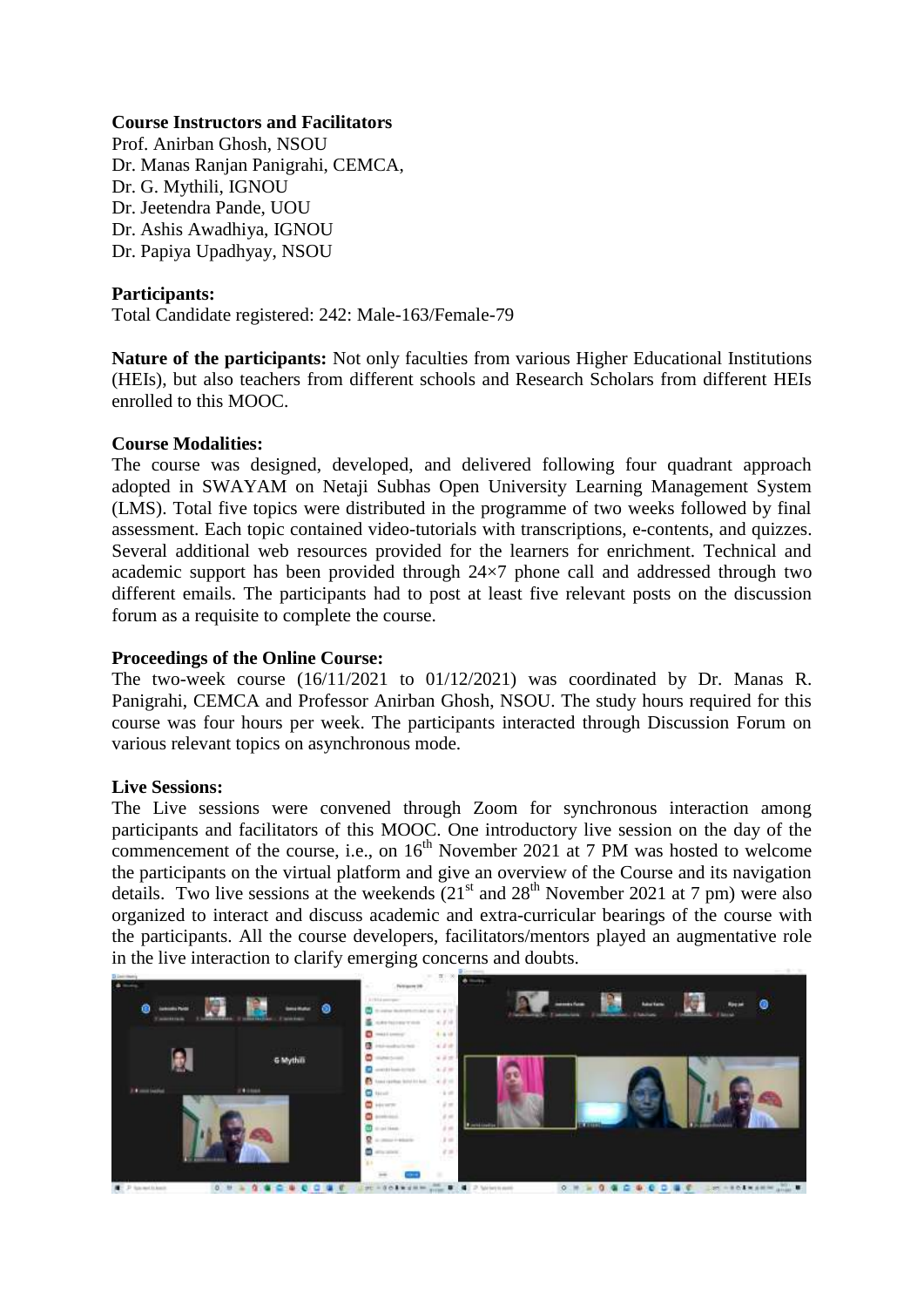#### **Access to the contents:**

The participants were provided with login ID and password to access the LMS and navigate through the course materials arranged in Week-wise in modules. Each topic of the Module under each week contained video-tutorials with transcriptions, e-contents, and quizzes. Several additional web resources were also provided for the further enrichment and quest of knowledge.

#### **Discussion Forum:**

The opportunity to open up with academic transactions discussion forum served the stakeholders with ample interaction and exchange of thoughts and ideas. There was a more or less good interaction in the discussion forum throughout the two weeks. The interaction comprised of questions, doubts, queries, etc. In reciprocation to these, Instructors and facilitators replied all the queries and relevant topics raised in discussion forum in asynchronous mode. Dr. Manas Ranjan Panigrahi, CEMCA, Dr. Jeetendra Pande, UoU, Prof. Anirban Ghosh, NSOU, Prof. G.Mythili, IGNOU and Dr. Papiya Upadhyay, NSOU disbursed their roles as mentors throughout the programme by guiding and responding all queries/questions and clarifying the doubts posted in discussion forum on a daily basis throughout the duration of the course.

#### **Evaluation:**

There were quizzes after each topic. At the end of the course ……. participants submitted their final assignment and feedback form.

## **Completion and Certification:**

The Completion certificates were issued to …. successful participants who scored above 60% in the assessment and participated in at least five discussion forum posts.

## **Learners/Participants Feedback:**

The participants' feedback on developing MOOCs or any online course is admirable. They purported that this course has a realistic picture of how to prepare, produce and launch a MOOC after deciding what the MOOC is for why it is worth enrolling in. They also added that this MOOC really is using best practice based on sound knowledge and skill required for developing online T-L-E. They would strongly recommend it to their fellow/colleague/acquaintances to pursue. Some of them complemented that this Course was very helpful for them to conduct Online classes for their students, especially in this restricted phase. They extended their acknowledgement to the Coordinators, Team of Instructors and facilitators who made this course wonderful and informative. The participants came out to consider it as a very well-designed course as the lectures are kept short and crisp that brings out a great essence of online teaching techniques. Overall, they put into record that it is worth learning this course as it was intensive and very professionally crafted. The quality was outstanding.

The participants also restored their views on how they got benefitted from this FDP MOOC. The following are the few excerpts: